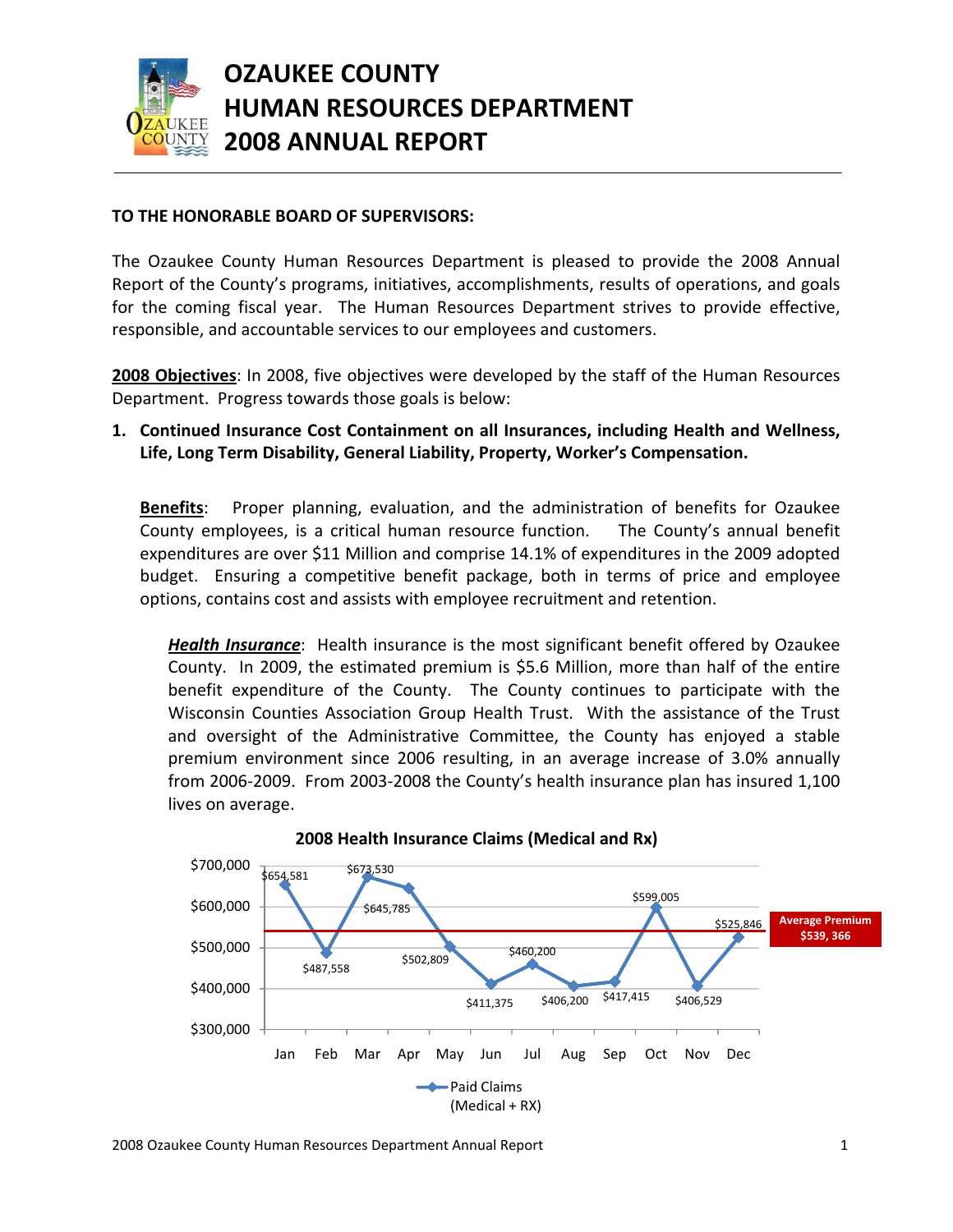The County's 2008 health insurance experience was favorable, with the overall health insurance premium paid slightly exceeding the paid claims experience:

|                     | <b>2008 Health Insurance</b> |         |                    |         |            |            |  |
|---------------------|------------------------------|---------|--------------------|---------|------------|------------|--|
|                     | Jan                          | Feb     | <b>Mar</b>         | Apr     | May        | Jun        |  |
| <b>Premium Paid</b> | 538,129                      | 531,812 | 535,107            | 541,704 | 531,149    | 541,704    |  |
| <b>Paid Claims</b>  | 654,581                      | 487,558 | 673,530<br>645,785 |         | 502,809    | 411,375    |  |
|                     | Jul<br>Aug                   |         | Sep                | Oct     | <b>Nov</b> | <b>Dec</b> |  |
| <b>Premium Paid</b> | 543,019                      | 545,327 | 543,677            | 542,028 | 541,366    | 539,366    |  |
| <b>Paid Claims</b>  | 460,200                      | 406,200 | 417,415            | 599,005 | 406,529    | 525,846    |  |

- Total Paid Claims: \$6,190,833 *(Monthly Average: \$514,999)*
- Total Paid Premium: \$6,474,388 *(Monthly Average: \$539,547)*

*Dental Insurance*: The County remains with Met Life, and saw no increase in premium in 2008. The monthly premium is paid in full by the employee. There are 225 employees enrolled in the dental plan.

*Wisconsin Retirement System (WRS)*: Human Resources coordinates with the Finance Department to administer State of Wisconsin mandated WRS benefit. In 2008 the County had approximately 731 enrollees, in 2009 the estimated WRS expenditure exceeds \$3 Million.

*Life and Long Term Disability*: The County offers Life and Long Term Disability insurance to all full‐time County Employees. Similar to the annual health insurance premiums, the County has enjoyed relative stability for the premium rates. The number of LTD enrollees for 2008 was 469.

*Flexible Spending*: The County's flexible spending plan is a voluntary benefit allowing for the establishment of a pre‐tax employee paid medical and dependent care account. The deductions may cover qualifying out‐of‐pocket medical, dental, vision, and even dependent care expenses. The pre‐tax nature of the deductions is a benefit to the employees and also the County as it reduces the cost of payroll taxes. Wage Works administers this benefit for the County.

| Year | <b>Enrollees</b> | <b>Pre-Tax Dollars</b> | <b>FICA Savings</b> |  |
|------|------------------|------------------------|---------------------|--|
| 2005 | 142              | 148,376                | 11,351              |  |
| 2006 | 68               | 188,670                | 14,433              |  |
| 2007 | 137              | 189,139                | 14,469              |  |
| 2008 | 150              | 198,221                | 15,164              |  |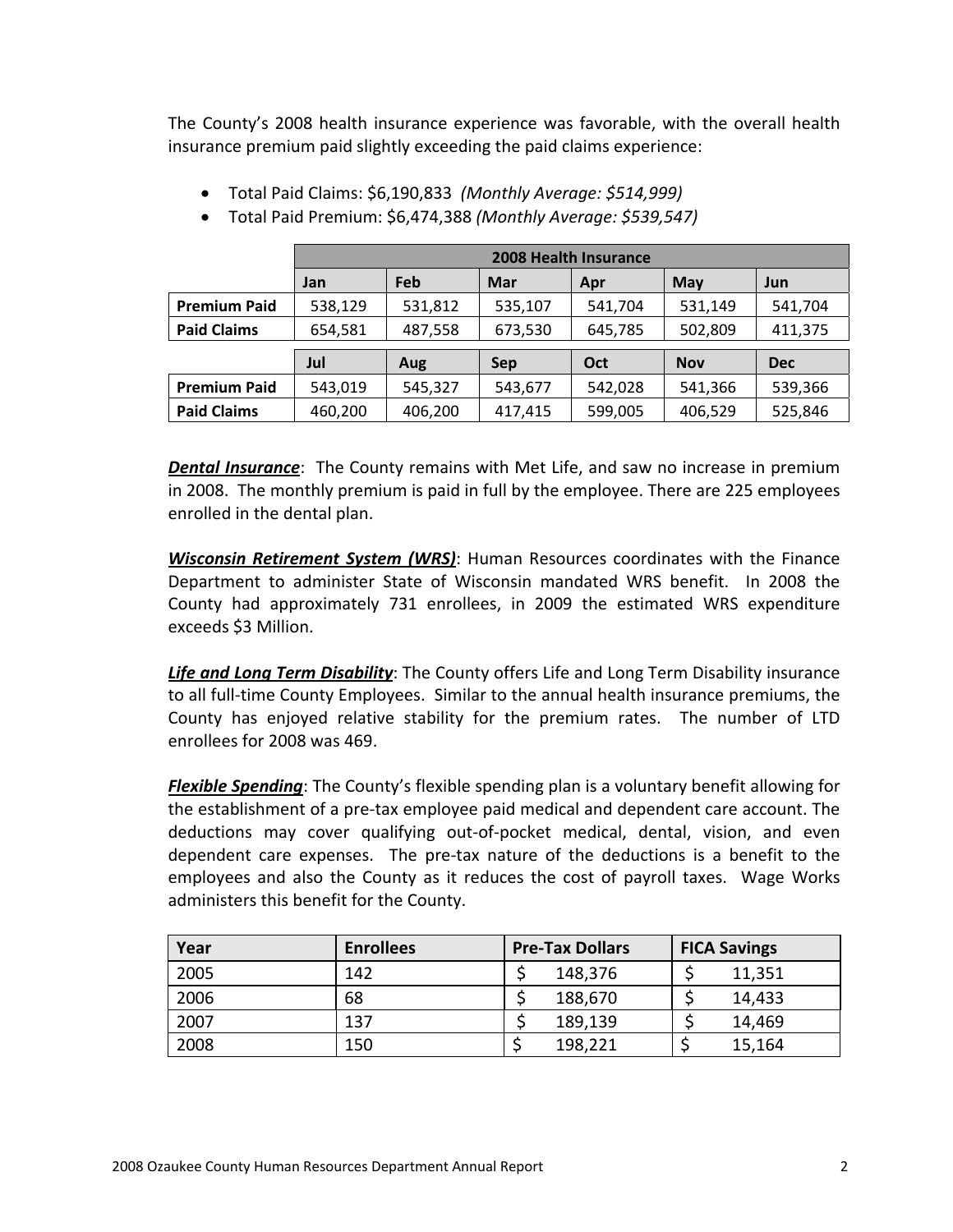### **2. Increasing safety awareness to achieve continued reductions in worker's compensation costs.**

The prevention and administration of workers compensation claims is a constant focus of the Human Resources Department. As the County is self‐funded, claims can have a significant budgetary impact. The Department is in continuous communication with our worker's compensation carrier to review the claims and develop training on employee safety, incident investigation and other process improvements to reduce the number of claims filed and control costs. Biannual Safety Committee meetings are held, and individual training is developed to target safety issues at the departmental level including; lifting training and injury investigation at Lasata and the Sheriffs' Department. Due in part to these efforts, we continue to see a downward trend in the costs associated with workers compensation.



**Workers Compensation Claims 2004‐2008**

#### **3. Strategize for more effective labor negotiations sessions.**

The County negotiates four collective bargaining agreements. A primary goal of the Administrative Committee was securing wage settlements below a 3.0% cost of living increase. In 2008, the County settled with the OPEIU (Office and Professional Employees International Union) professional/clerical unit for a three-year wage settlement of 2.5%/2.5%/2.9% and with the LAW (Labor Association of Wisconsin) representing Lasata for 2.75%/2.75%/2.75%. The Lasata settlement contained noteworthy alterations to the wage structure of dietary staff securing nearly \$50,000 of annual savings. Current wage settlements are shown in the table below.

| Union                           | 2009  | 2010  | 2011  |  |  |  |
|---------------------------------|-------|-------|-------|--|--|--|
| OPEIU                           | 2.5%  | 2.5%  | 2.9%  |  |  |  |
| OPEIU - Highway                 | 2.75% | 2.75% |       |  |  |  |
| LAW - Nursing Home              | 2.75% | 2.75% | 2.75% |  |  |  |
| LAW - Sheriff's Deputies*       |       |       |       |  |  |  |
| <i>*Contract in Arbitration</i> |       |       |       |  |  |  |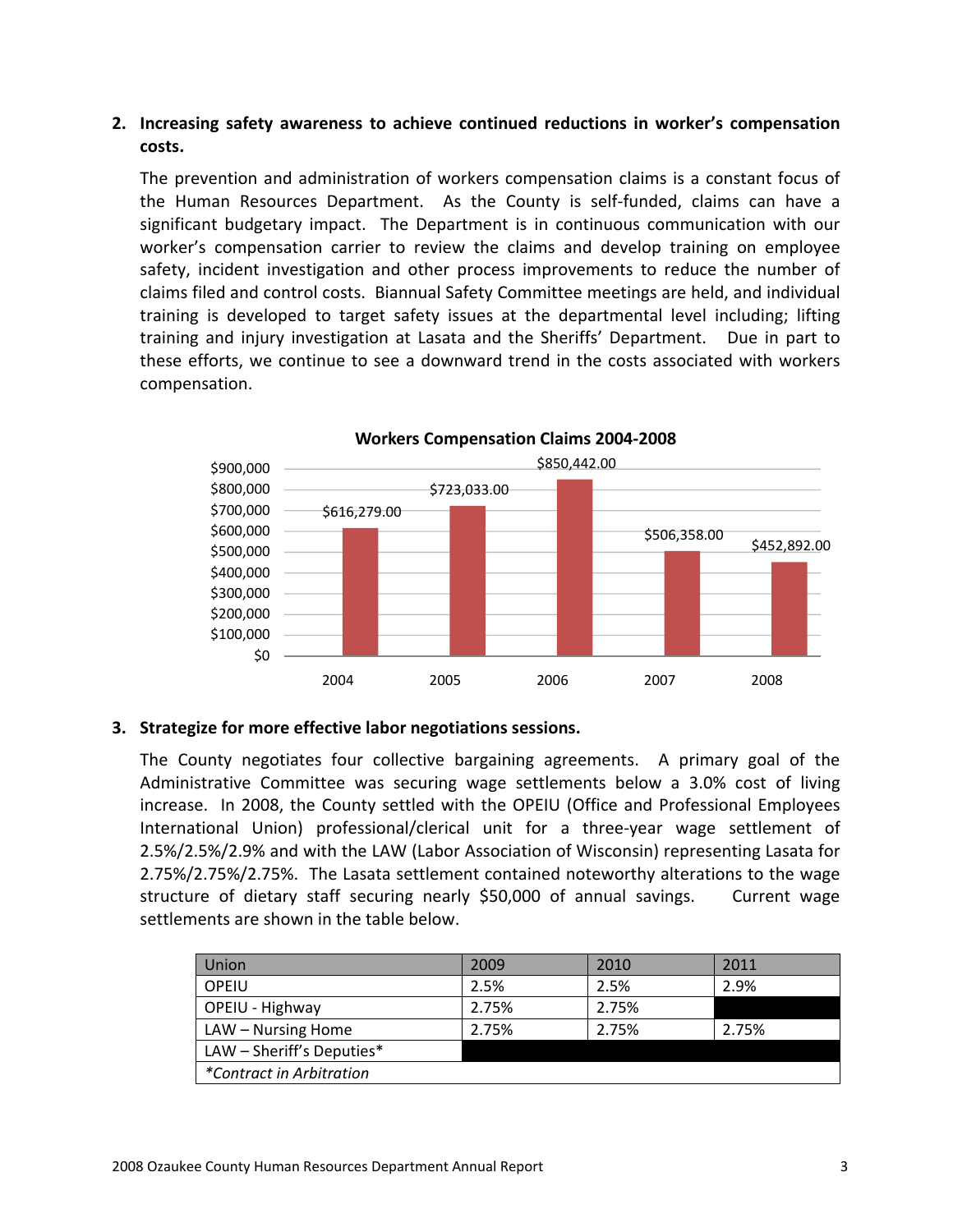### **4. Continue training programs for managerial supervisors and department heads to increase efficiencies and promote a higher level of employee satisfaction.**

In 2008, the County continued the commitment to acquiring and improving our supervisory and personnel management skills. Managers completed two additional training courses on performance management and the implementation of a balanced scorecard towards the completion of their Certificate in Public Administration.

## **5. Continue communications with employees and management to ensure a positive work environment.**

The Human Resources Department and County Administrator's Office held two management roundtables in 2008. Presentations were held on personnel management, budgeting, health reimbursement accounts, and our 2008 health insurance experience. To continue to foster a healthy work environment, staff and supervisors at Lasata and the Sheriff's Department attended training sessions on workplace decorum and sensitivity.

**Personnel Recruitment and Retention:** Personnel recruitment and retention is a primary activity of the Human Resources Department, with significant roles being advertising, interviewing, assessing, orientation, and performance evaluation of employees. The importance of locating, screening, hiring and retaining quality personnel cannot be understated, and is key to the continuing success of Ozaukee County. Statistics on the recruitment and retention activities of the Human Resource Department can be found at the end of this report.

**2009 Goals**: Departmental goals for 2009 include:

- 1. Updating Job Descriptions Countywide
- 2. Continued benefit cost containment and implementation of health insurance plan changes
- 3. Development of an Incentive Based Employee Wellness Program
- 4. Continued development of Human Resources Staff and County Management Personnel

The Ozaukee County Department of Human Resources has successfully met many of the challenges 2008 presented to staff and our employees. The tremendous efforts of the Human Resources staff Betty Klumb, Benefits Manager, and Julie Sauer, Employee Services Specialist, are critical to the anticipated success of the coming year. I applaud their dedication as we work as a team to support Ozaukee County's employees, our most valuable asset.

Respectfully submitted, Jason G. Dzwinel

Human Resources Director/Assistant County Administrator Ozaukee County